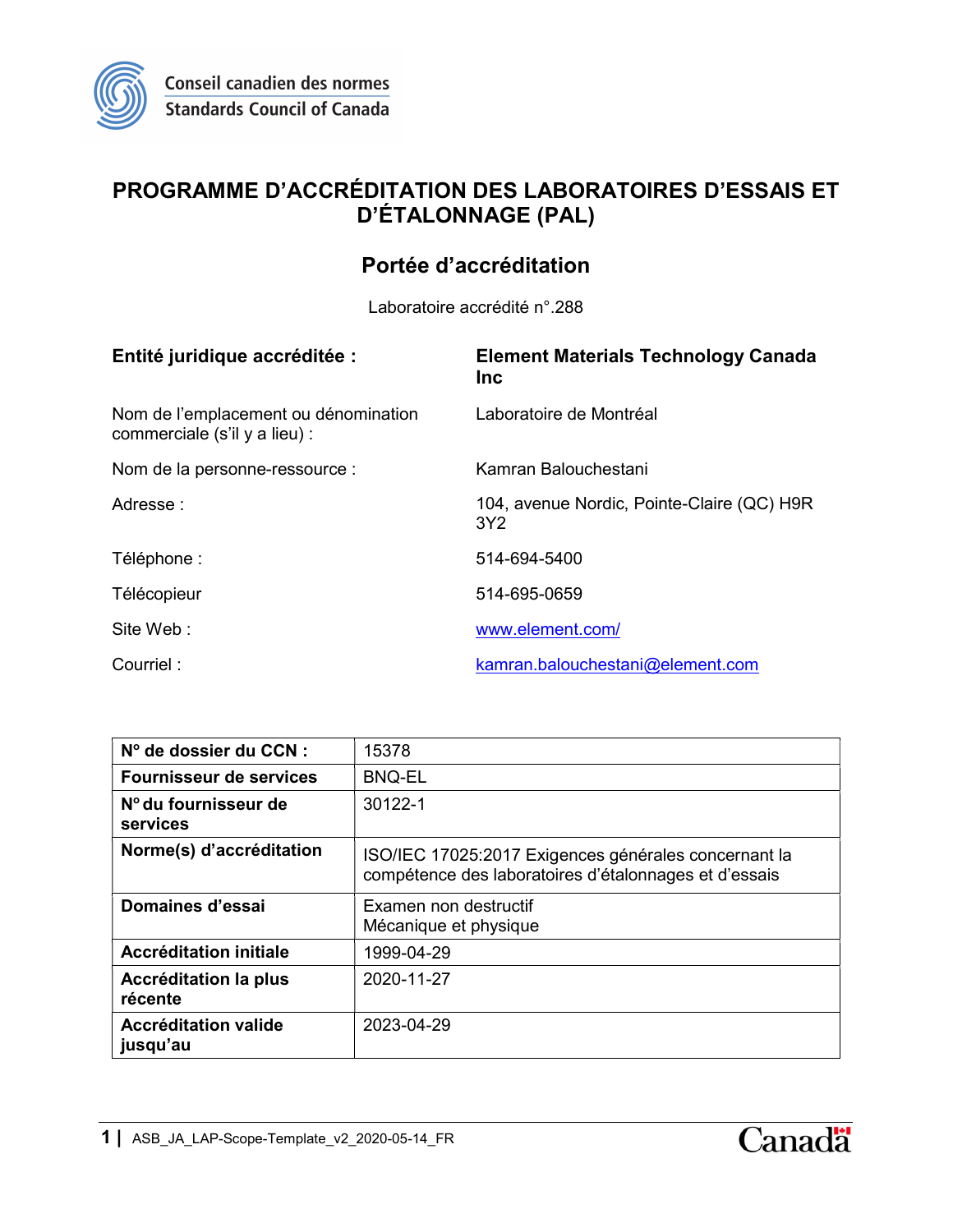

## Conseil canadien des normes **Standards Council of Canada**

Remarque : La présente portée d'accréditation existe également en anglais. La version anglaise est publiée séparément. Note: This scope of accreditation is also available in English as a separately issued document.

MINERAIS ET PRODUITS MÉTALLIQUES

### Articles de métal :

#### Éléments métalliques coulés, forgés, soudés ou matrices

(Corrosion)

| ASTM A262              | Standard Practices for Detecting Susceptibility to Intergranular Attack in<br><b>Austenitic Stainless Steels</b>                                                                        |
|------------------------|-----------------------------------------------------------------------------------------------------------------------------------------------------------------------------------------|
| ASTM B117              | Standard Practice for Operating Salt Spray (Fog) Apparatus                                                                                                                              |
| ASTM D1654             | Standard Test Method for Evaluation of Painted or Coated Specimens<br>Subjected to Corrosive Environments<br>Sauf pour: Paragraphs 8.1.4 and 8.1.5                                      |
| ASTM D610              | Standard Practice for Evaluating Degree of Rusting on Painted Steel<br><b>Surfaces</b>                                                                                                  |
| ASTM D714              | Standard Test Method for Evaluating Degree of Blistering of Paints                                                                                                                      |
| ASTM G110              | Standard Practice for Evaluating Intergranular Corrosion Resistance of<br>Heat Treatable Aluminum Alloys by Immersion in Sodium<br>Chloride + Hydrogen Peroxide Solution                |
| ASTM G48               | Standard Test Methods for Pitting and Crevice Corrosion Resistance of<br>Stainless Steels and Related Alloys by Use of Ferric Chloride Solution<br>Seulement pour : Method A & Method C |
| (Mécanique)            |                                                                                                                                                                                         |
| ASTM A370              | Standard Test Methods and Definitions for Mechanical Testing of Steel<br>Products                                                                                                       |
|                        | Seulement pour : Sections 1 à 18 et 20 à 30 et annexes A1 et A2, excepté<br>pour A2.3 et annexes A3 et A8                                                                               |
| <b>ASTM A48</b>        | <b>Standard Specification for Gray Iron Castings</b><br>Seulement pour : Sections 12, 13 et 14                                                                                          |
| <b>ASTM B557/B557M</b> | Standard Test Methods of Tension Testing Wrought and Cast Aluminum-<br>and Magnesium-Alloy Products                                                                                     |
| ASTM D522              | Standard Test Methods for Manderl Bend Test of Attached Organic<br>Coatings                                                                                                             |
| ASTM E10               | Standard Test Method for Brinell Hardness of Metallic Materials                                                                                                                         |
| ASTM E208              | Standard Test Method for Conducting Drop-Weight Test to Determine Nil-<br>Ductility Transition Temperature of Ferritic Steels<br>Seulement pour : échantillons P2 et P3                 |
| ASTM E23               | Standard Test Methods for Notched Bar Impact Testing of Metallic<br><b>Materials</b>                                                                                                    |
| ASTM E290              | Standard Test Methods for Bend Testing of Material for Ductility                                                                                                                        |

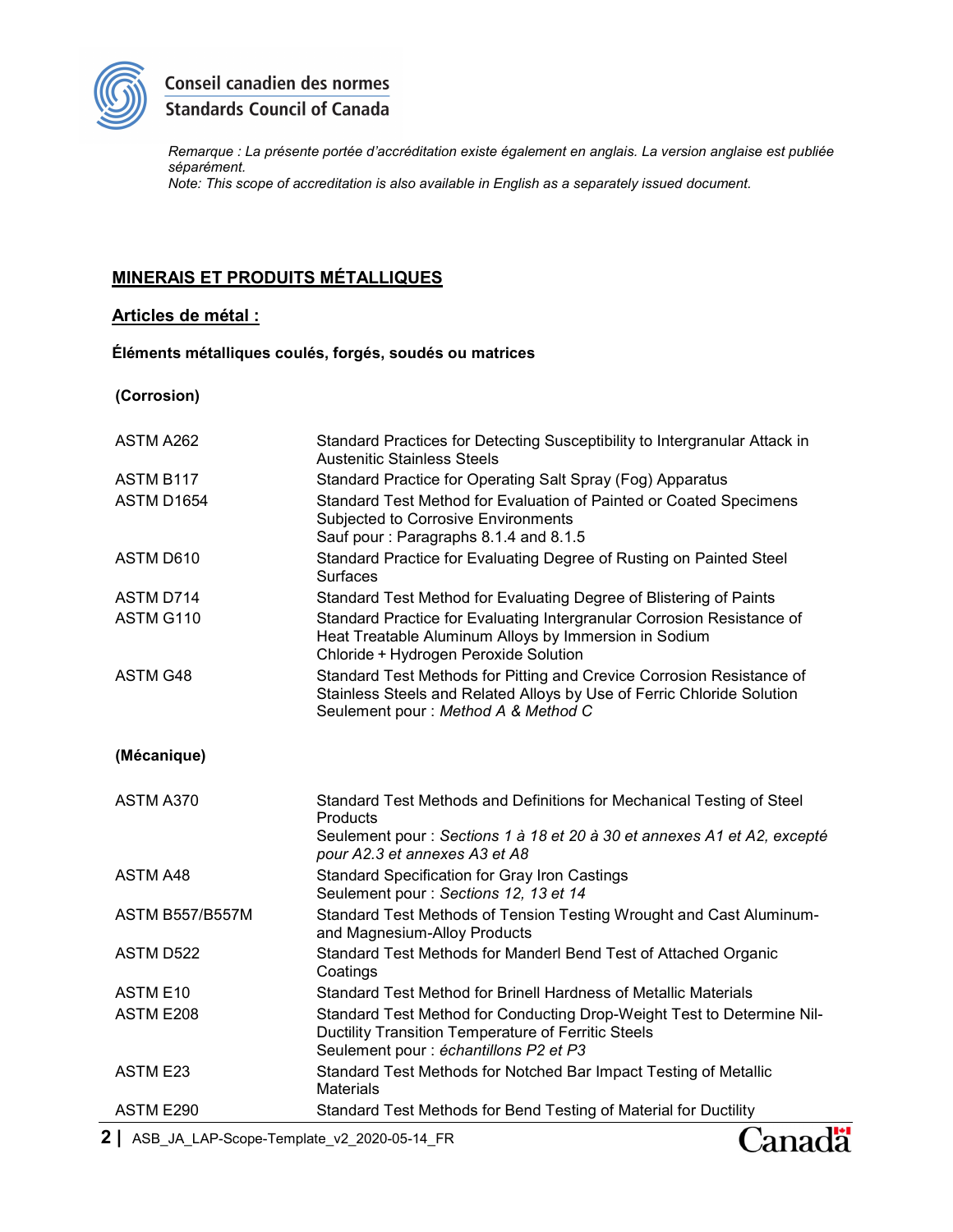

Conseil canadien des normes

**Standards Council of Canada** 

| ASTM E384                                                                                       | Standard Test Method for Microindentation Hardness of Materials<br>Sauf pour : dureté Knoop                                                                                                                         |  |
|-------------------------------------------------------------------------------------------------|---------------------------------------------------------------------------------------------------------------------------------------------------------------------------------------------------------------------|--|
| <b>ASTM E8/E8M</b>                                                                              | Standard Test Methods for Tension Testing of Metallic Materials                                                                                                                                                     |  |
| <b>ASTM E92</b>                                                                                 | Standard Test Methods for Vickers Hardness and Knoop Hardness of<br><b>Metallic Materials</b><br>Sauf pour: Knoop Hardness                                                                                          |  |
| ASTM F519                                                                                       | Standard Test Method for Mechanical Hydrogen Embrittlement Evaluation<br>of Plating/Coating Processes and Service Environments<br>Seulement pour : sections 6, 11 et 12 et pour échantillons type 1a.1<br>seulement |  |
| <b>ASTM F606/F606M</b>                                                                          | Standard Test Methods for Determining the Mechanical Properties of<br>Externally and Internally Threaded Fasteners, Washers, Direct Tension<br>Indicators, and Rivets<br>Sections 1 à 4                             |  |
| <b>SAE J429</b>                                                                                 | Mechanical and Material Requirements for externally Threaded Fasteners                                                                                                                                              |  |
| (Métallographie)                                                                                |                                                                                                                                                                                                                     |  |
| ASTM A247                                                                                       | Standard Test Method for Evaluating the Microstructure of Graphite in Iron<br>Castings                                                                                                                              |  |
| <b>ASTM B487</b>                                                                                | Standard Test Methods for Measurement of Metal and Oxide Coating<br>Thickness by Microscopical Examination of a Cross Section                                                                                       |  |
| <b>ASTM E1077</b>                                                                               | Standard Test Methods for Estimating the Depth of Decarburization of<br><b>Steel Specimens</b><br>Sauf pour: Section 7.5 Chemical Analysis Methods                                                                  |  |
| ASTM E112                                                                                       | Standard Test Methods for Determining the Average Grain Size (McQuaid<br>Ehn Test)<br>Sauf pour : paragraphe 11                                                                                                     |  |
| ASTM E18                                                                                        | Standard Test Methods for Rockwell Hardness of Metallic Materials                                                                                                                                                   |  |
| <b>ASTM E3</b>                                                                                  | Standard Guide for Preparation of Metallographic Specimens                                                                                                                                                          |  |
| ASTM E340                                                                                       | Standard Practice for Macroetching Metals and Alloys                                                                                                                                                                |  |
| ASTM E381                                                                                       | Standard Method of Macroetch Testing Steel Bars, Billets, Blooms and<br>Forgings                                                                                                                                    |  |
| ASTM E407                                                                                       | Standard Practice for Microetching Metals and Alloys                                                                                                                                                                |  |
| ASTM E562                                                                                       | Standard Test Method for Determining Volume Fraction by Systematic<br><b>Manual Point Count</b>                                                                                                                     |  |
| <b>ASTM F2111</b>                                                                               | Standard Practice for Measuring Intergranular Attack or End Grain Pitting<br>on Metals Caused by Aircraft Chemical Processes<br>Sauf pour : 6, 7.1 à 7.3                                                            |  |
| <b>SAE J423</b>                                                                                 | Methods of Measuring Case Depth                                                                                                                                                                                     |  |
| (Propriétés de la soudure ASME Boiler and Pressure Vessel Code - Sections II, III, VIII and IX) |                                                                                                                                                                                                                     |  |
| <b>ASME IX (QB-150)</b>                                                                         | <b>Brazing General Requirements - Tension Tests</b>                                                                                                                                                                 |  |

ASME IX (QB-160) Brazing General Requirements - Guided Bend Tests ASME IX (QB-170) Brazing General Requirements - Peel Tests ASME IX (QB-180) Brazing General Requirements - Sectioning Tests and Workmanship Coupons

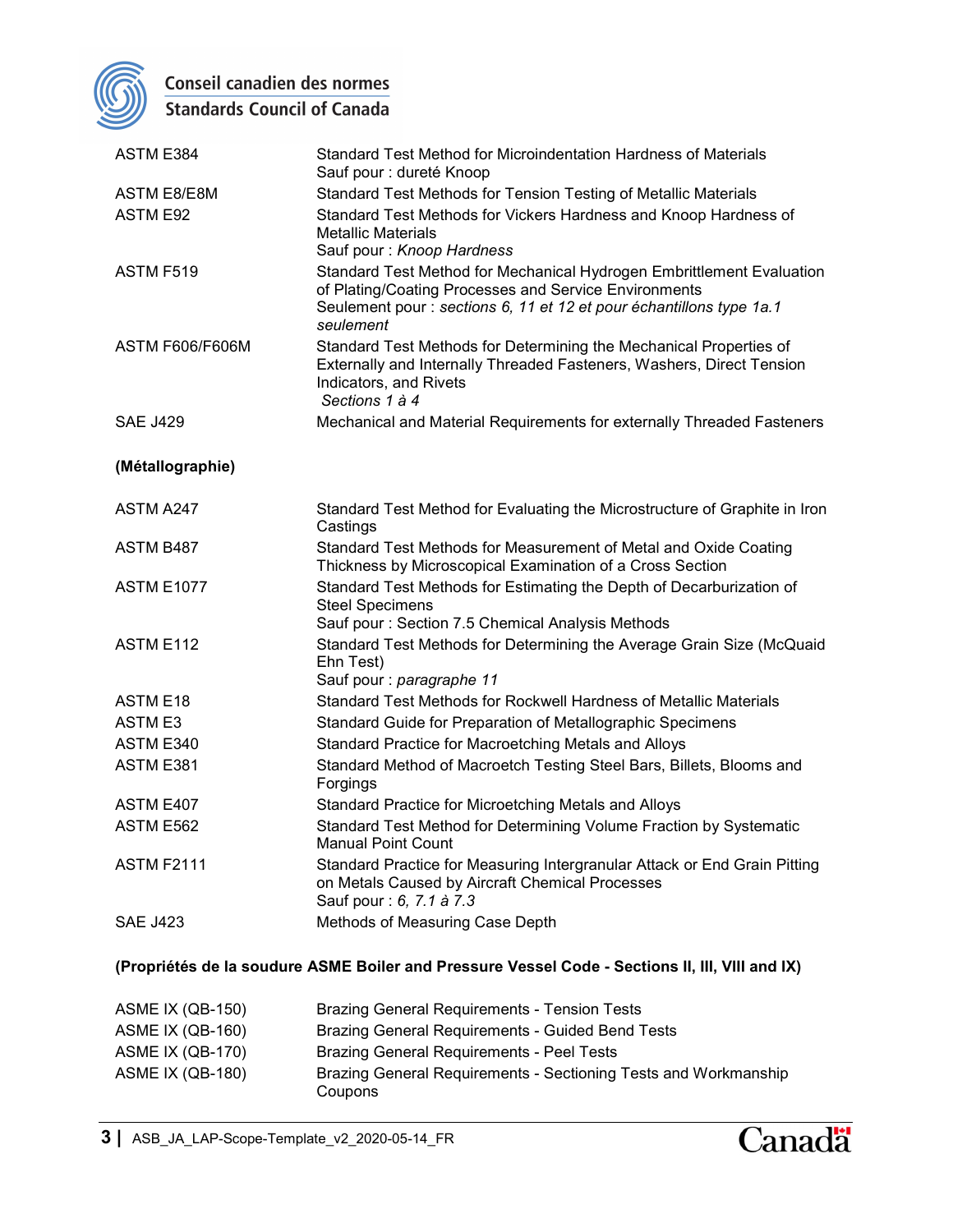

## Conseil canadien des normes **Standards Council of Canada**

| <b>ASME IX (QW-150)</b> | <b>Welding General Requirements - Tension Tests</b>                                                              |
|-------------------------|------------------------------------------------------------------------------------------------------------------|
| <b>ASME IX (QW-160)</b> | <b>Welding General Requirements - Guided Bend Tests</b>                                                          |
| <b>ASME IX (QW-170)</b> | Welding General Requirements - Notch Toughness Tests                                                             |
| <b>ASME IX (QW-180)</b> | <b>Welding General Requirements - Fillet Weld Tests</b>                                                          |
| <b>ASTM EI90</b>        | Standard Test Method for Guided Bend Test for Ductility of Welds                                                 |
| <b>AWS D1.1</b>         | Structural Welding Code - Steel<br>Seulement pour: Section 5 part A et Section 6 part B                          |
| <b>AWS D1.2</b>         | <b>Structural Welding Code Aluminum</b><br>Part B, sections 3.6, 3.7 et 3.8 seulement                            |
| <b>AWS D17.1</b>        | Specification for Fusion Welding for Aerospace Applications<br>Seulement pour : sections 5.4.8 et 7, excepté 7.4 |
| CSA-W47.1               | Certification of companies for fusion welding of steel<br>Seulement pour: 9.10.2, 9.10.3, 9.15.4, et 11.6        |
| CSA-W47.2               | Certification of companies for fusion welding of aluminum<br>Seulement pour : sections 10.5, 10.6, 10.7 et 11.7  |

#### (Revêtement et placage)

| ASTM A90 & A90M | Standard Test Method for Weight [Mass] of Coating on Iron and Steel<br>Articles with Zinc or Zinc-Alloy Coatings                                                                                     |
|-----------------|------------------------------------------------------------------------------------------------------------------------------------------------------------------------------------------------------|
| ASTM B137       | Standard Test Method for Measurement of Coating Mass Per Unit Area on<br><b>Anodically Coated Aluminum</b>                                                                                           |
| ASTM B244       | Standard Test Method for Measurement of Thickness of Anodic Coatings<br>on Aluminum and of Other Nonconductive Coatings on Nonmagnetic Basis<br>Metals with Eddy-Current Instruments                 |
| ASTM D2794      | Standard test method for resistance of orfanic coatings to the effects of<br>rapid deformation (Impact)                                                                                              |
| ASTM D3359      | Standard Test Methods for Measuring Adhesion by Tape Test                                                                                                                                            |
| ASTM D3363      | Standard Test Method for Film Hardness by Pencil Test                                                                                                                                                |
| ASTM D7091      | Standard Practice for Nondestructive Measurement of Dry Film Thickness<br>of Nonmagnetic Coatings Applied to Ferrous Metals and Nonmagnetic,<br>Nonconductive Coatings Applied to Non-Ferrous Metals |
| ASTM D968       | Standard Test Methods for Abrasion Resistance of Organic Coatings by<br><b>Falling Abrasive</b>                                                                                                      |

### **Notes**

ISO/IEC 17025:2017: Exigences générales concernant la compétence des laboratoires d'étalonnages et d'essais

- ASME: American Society of Mechanical Engineers
- ASTM: ASTM International
- AWS: American Welding Society
- CSA: Canadian Standards Association
- SAE: Society of Automotive Engineers